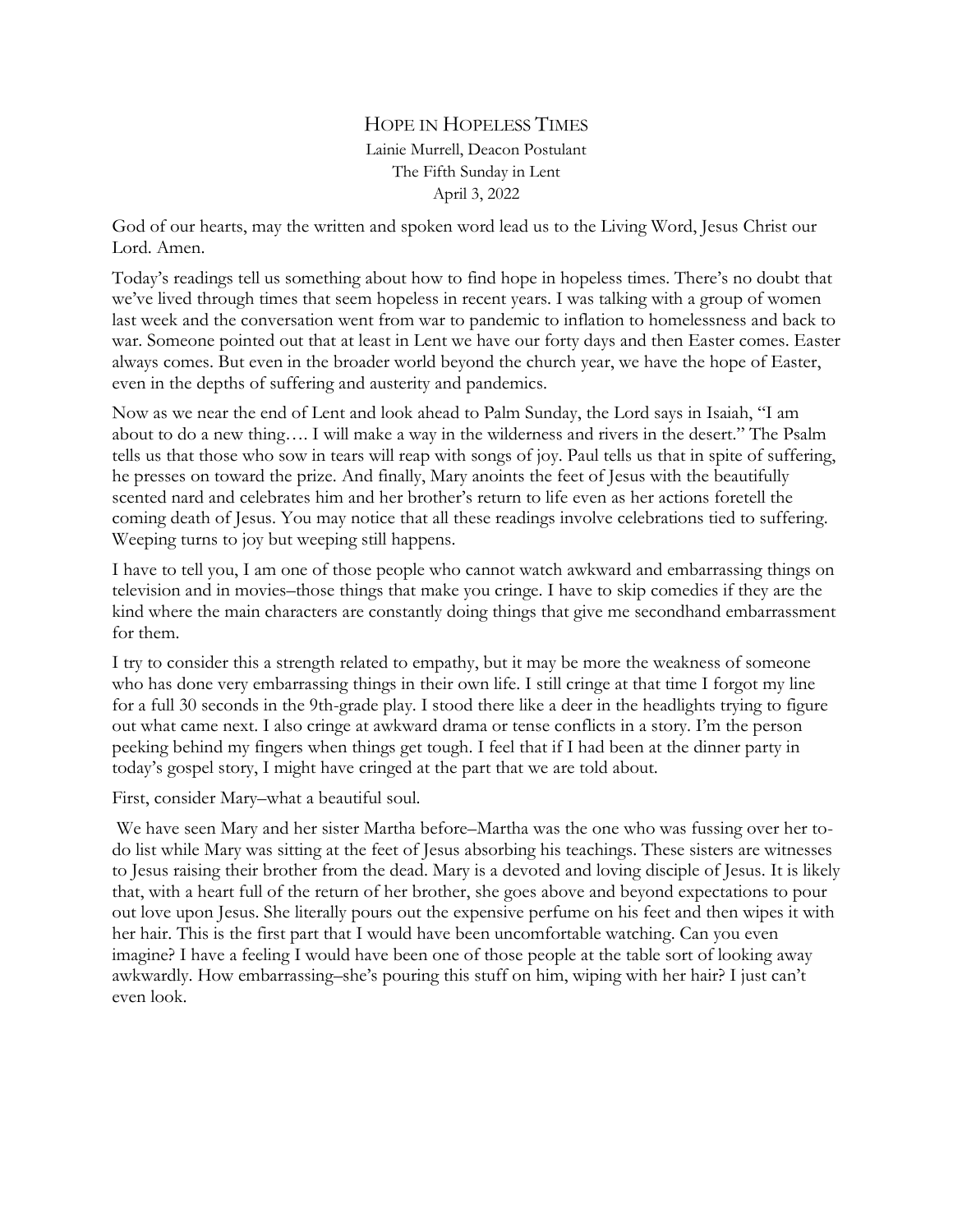Then we may cringe again when Judas speaks up. Oh, can't we picture a fussy church member at this moment? You know the one. The one who says, "We can't do that, it's not appropriate; there are better ways to spend the church money. You're doing it wrong. We've never done it that way before." Is there anything more Episcopalian than that phrase? "We've never done it that way before."

The complaint from Judas was a tense moment. He is fussing about this display of embarrassingly extravagant love. Perhaps he was cringing not only at the extravagance but at his knowledge of his forthcoming betrayal.

Through all this awkwardness and tension, Jesus sides with extravagant love. His response has sometimes been taken to mean we should not help the poor, which, honestly, would make no sense coming from Jesus. The people with him would have likely recognized that he is referring to Deuteronomy 15:11. The unspoken second half of the sentence that begins with "You will always have the poor with you" is "I therefore command you, 'Open your hand to the poor and needy neighbor in your land.'"

Regardless, Jesus recognizes the extravagant love born out of both gratitude and grief that Mary is offering with her lavish and expressive gift. Perhaps she has realized that in raising her brother from the dead, Jesus has signed his own death warrant. It's what John tells us in the previous chapter–that when news spreads of Jesus raising Lazarus from the dead, the leaders in Jerusalem decide Jesus is a danger to their power.

There is hope, but there is also weeping. Like so much of Lent, we are solemn, we are awaiting the cross, but we are also awaiting the joy of resurrection. In the midst of this awkward celebratory dinner party, there is an ironic mix of anointing being both for burial and for kingship. I think there was a reason John mentions the raising of Lazarus at the beginning of this passage. He wants to specifically remind us of it, even though it was just in the last chapter. Recall that when Jesus asked them to roll away the stone from the grave, Martha commented that there was a stench of death. Now we have this beautiful fragrance in contrast, but a fragrance that could be used to anoint a dead body.

Again, the irony is that while ancient peoples anointed dead bodies with perfumed oil, they also anointed kings. In fact, the word Christ is a Greek translation of the Hebrew word for Messiah, which means the Anointed One. It's central to who Jesus is as Christ.

As we know, Jesus is not like the kings of this world. In their book, *The Last Week*, Marcus Borg and John Dominic Crossan describe how, while Jesus was making his triumphal entry into Jerusalem that we will celebrate next week, Pilate was very likely entering on the other side of town. Pilate lived elsewhere in more comfortable digs than he could find in provincial Jerusalem, but he would come to town for important Jewish festivals, partly to bring reinforcements to keep the locals from getting any rebellious ideas and to demonstrate the power of Roman domination.

Pilate's procession represented the Roman Empire, in all its pomp and circumstance. There would be no humble colt or poor folks laying down palms and cloaks on the ground. It would be glittering with metal and gold, full of horses and weapons, and banners symbolizing all the empire, wealth, and violence of Rome. In contrast, Jesus is a prince of peace and turns the idea of the kingdom upside down with his love for the poor, healing the sick, and teaching love, forgiveness, and that the last shall be first.